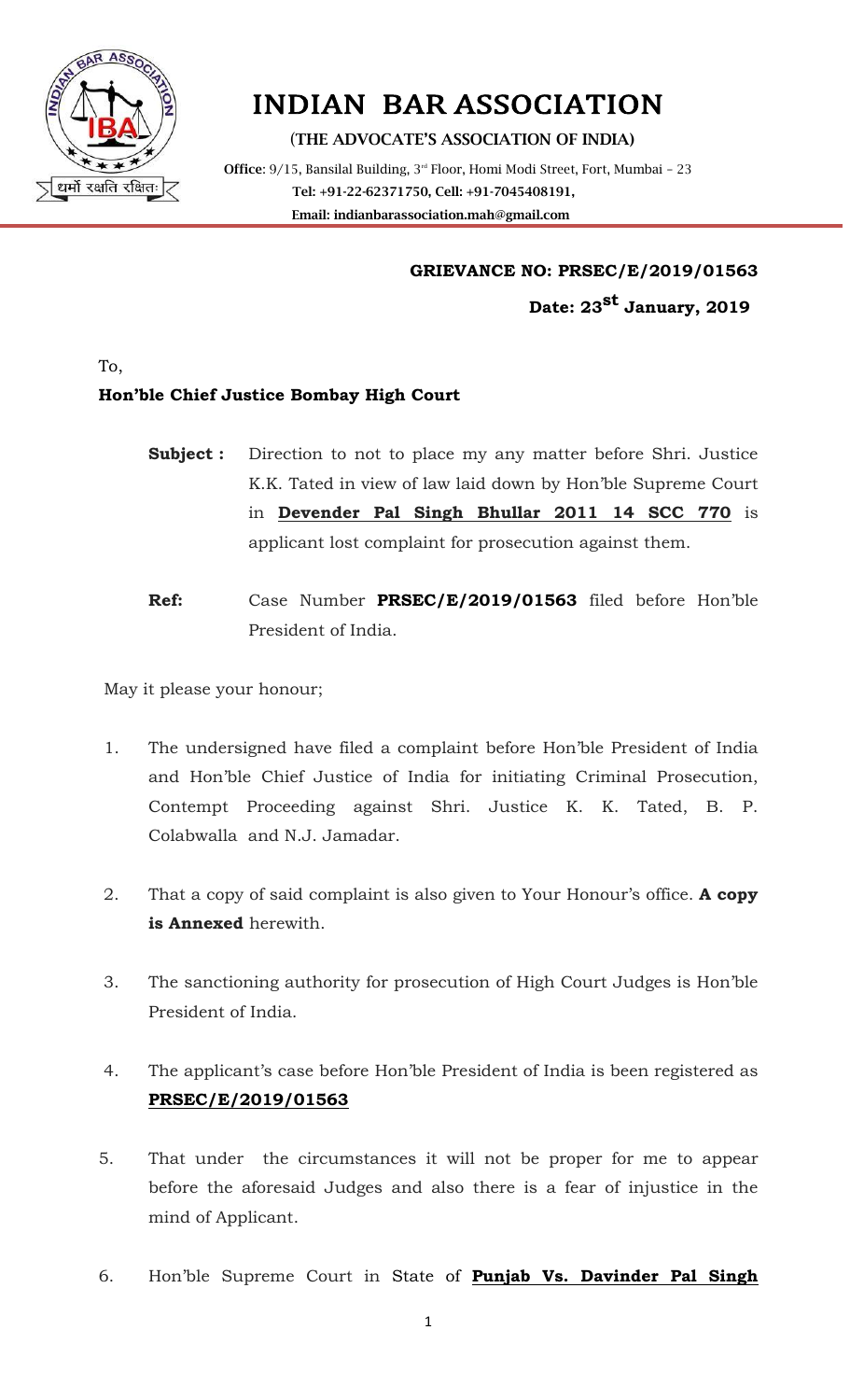*Constitution of India, Article 226 - BIAS- allegations made against a Judge of having bias - High Court Judge in order to settle personal score passed illegal order against public servant acted against him - Actual proof of prejudice in such a case may make the case of the party concerned stronger, but such a proof is not required. In fact, what is relevant is the reasonableness of the apprehension in that regard in the mind of the party. However, once such an apprehension exists, the trial/judgment/order etc.*

*stands vitiated for want of impartiality. Such judgment/order is a nullity and the trial "coram nonjudice". - Bias is the second limb of natural justice. Prima facie no one should be a judge in what is to be regarded as "sua causa. Whether or not he is named as a party. The decision-maker should have no interest by way of gain or detriment in the outcome of a proceeding. Interest may take many forms. It may be direct, it may be indirect, it may arise from a personal relationship or from a relationship with the subject-matter, from a close relationship or from a tenuous one – No one should be Judge of his own case. This principle is required to be followed by all judicial and quasi-judicial authorities as non-observance thereof, is treated as a violation of the principles of natural justice. The failure to adhere to this principle creates an apprehension of bias on the part of Judge.*

7. Division Bench of Hon'ble Bombay High Court in **Suresh Ramchandra Palande and Ors. Vs. The Government of Maharashtra and Ors. 2016 (2) ALL MR 212** it is ruled as under ;

> *JUDICIAL BIAS AND DISQUALIFICATION OF A JUDGE TO TRY THE CASE – Held, It is of the essence of judicial decisions and judicial administration that Judges should be able to act impartially, objectively and without any bias- No one can act in a judicial capacity if his previous conduct gives ground for believing that he cannot act with an open mind or impartially - a person,*

> > 2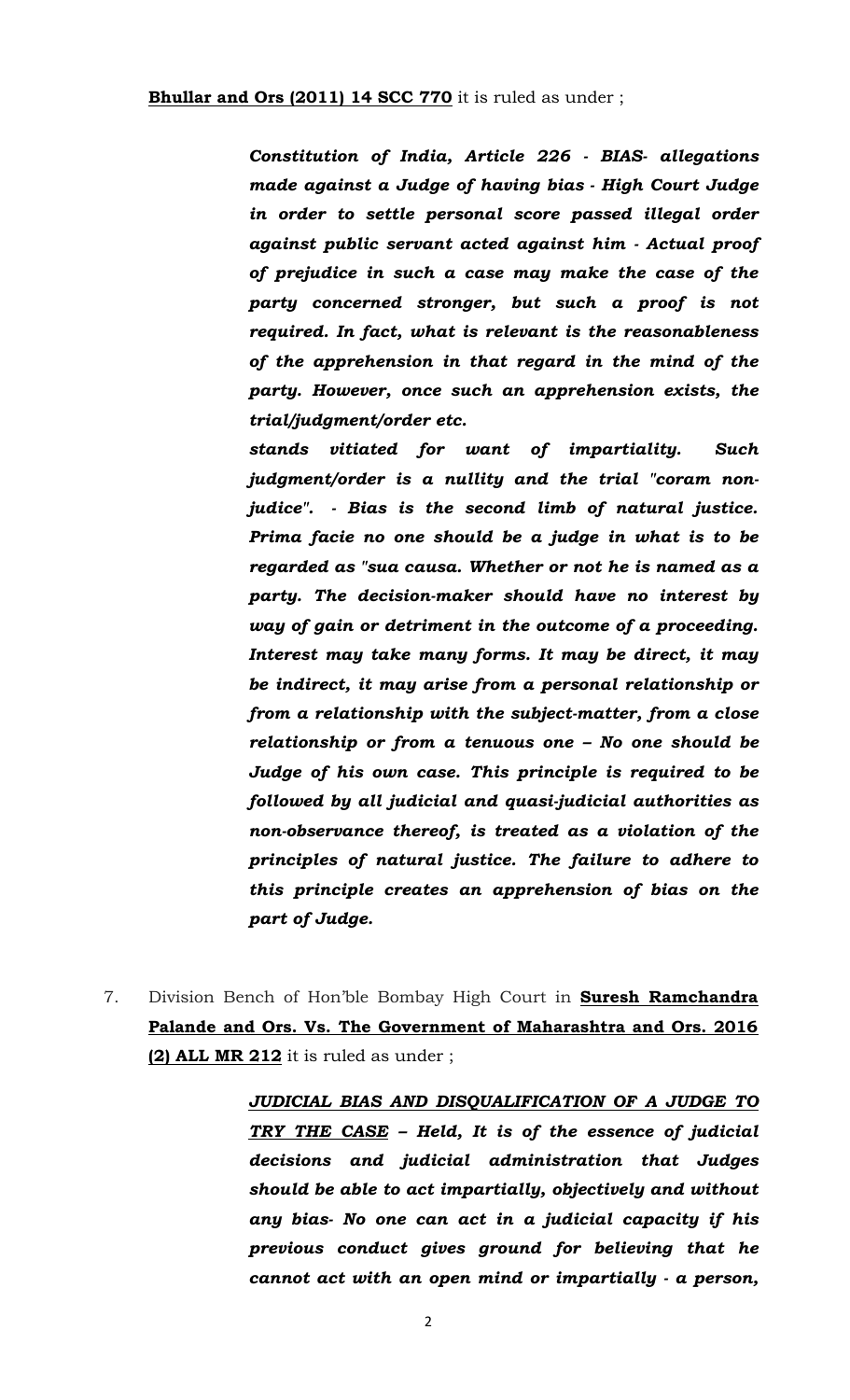*trying a cause, must not only act fairly but must be able to act above suspicion of unfairness and bias - if a man acts as a judge in his own cause or is himself interested in its outcome then the judgment is vitiated- A judgment which is the result of bias or want of impartiality is a nullity and the trial ' coram non judice'.* 

*Justice should not only be done but should manifestly be seen to be done. It is on this principle that the proceedings in courts of law are open to the public – a person who tries a cause should be able to deal with the matter placed before him objectively, fairly and impartially. No one can act in a judicial capacity if his previous conduct gives ground for believing that he cannot act with an open mind or impartially. The broad principle evolved by this Court is that a person, trying a cause, must not only act fairly but must be able to act above suspicion of unfairness and bias - Justice can never be seen to be done if a man acts as a judge in his own cause or is himself interested in its outcome.*

# 8. Hon'ble Supreme Court in the case of **P.K. Ghosh Vs. J.G.Rajput AIR 1996 SC 513** it is ruled as under;

*Request for recusal by Judge - Constitution of Bench - Objection as to hearing of Contempt petition by a particular Judge - Failure to recuse himself is highly illegal - order vitiated - The response given by B. J. Shethna, J. to Chief Justice of India indicated his disappointment that contempt proceedings were not initiated against the appellants for raising such an objection. The expression of this opinion by him is even more unfortunate.*

*In the fact and circumstances of this case, we are afraid that this facet of the rule of law has been eroded. We are satisfied that B. J. Shethna, J., in the facts and circumstances of this case, should have recused himself from hearing this contempt petition, particularly when a specific objection to this effect was taken by the appellants in view of the respondent's case in the contempt petition wherein the impugned order came to be made in his favour. In our opinion, the impugned order is vitiated for this reason alone.*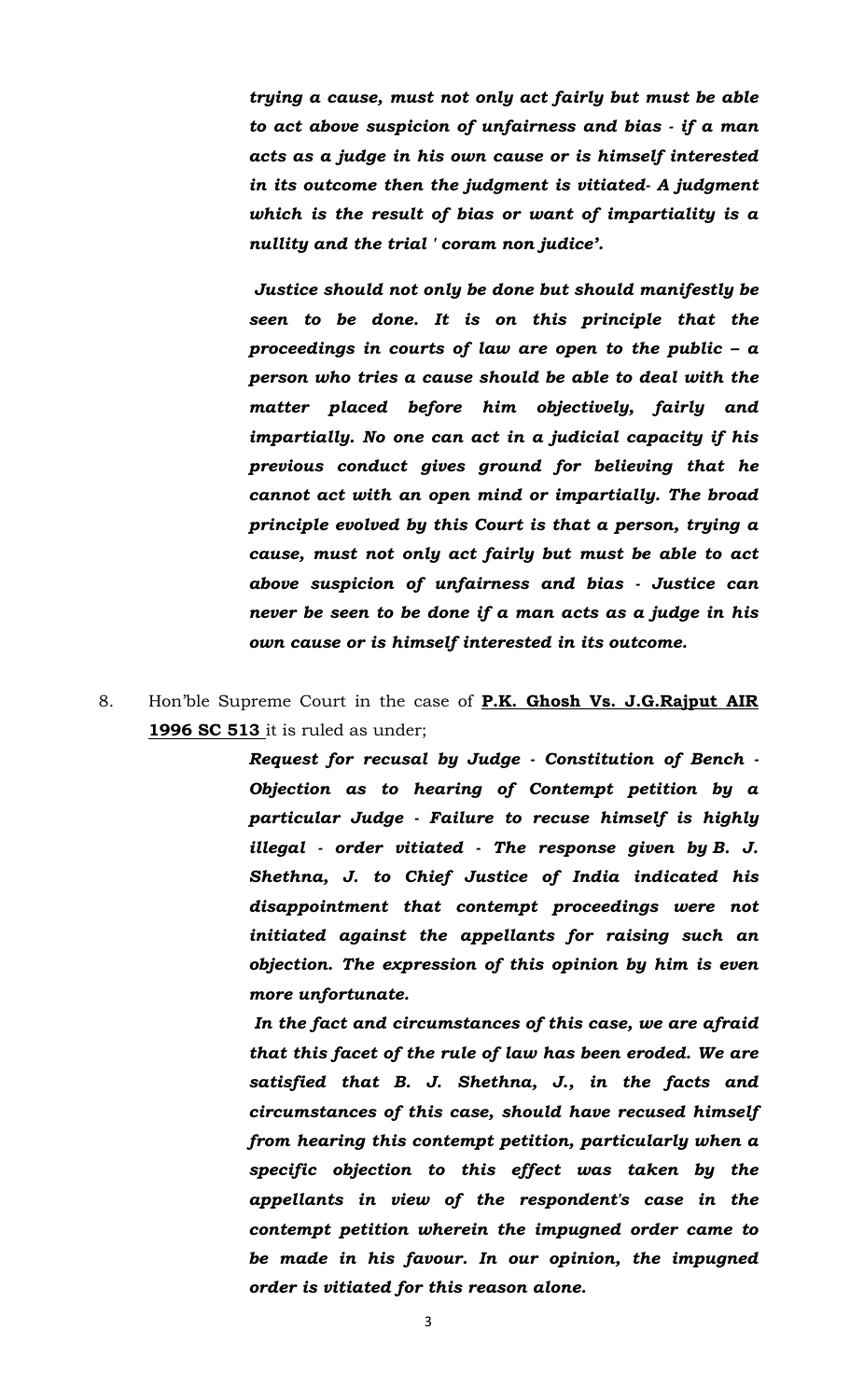*Learned Chief Justice of India apprised B. J. Shethna, J. of this allegation to elicit his comments - Letter sent by B. J. Shethna, J. to the Chief Justice of India in this connection are on record. In none of these letters, the basic facts relevant in the present context have been defined and the tenor of both the letters indicates, unfortunately, an attempt to justify the course adopted by B. J. Shethna, J. of hearing the contempt petition and making the impugned order in spite of the above objection expressly taken to his presence in the Bench which heard the contempt petition - These letters also indicated his disappointment that contempt proceedings were not initiated against the appellants for raising such an objection. The expression of this opinion by him is even more unfortunate.*

*In view of the fact that B. J. Shethna, J. has since then been transferred from the High Court of Gujarat to the High Court of Rajasthan, it is needless to direct that the matter be now heard in the High Court of Gujarat by a Bench of which he is not a member.*

*We are indeed sad that in these circumstances, B. J. Shethna, J. persisted in hearing the contempt petition, in spite of the specific objection which cannot be called unreasonable on the undisputed facts, and in making the impugned order accepting prima facie the respondent's above noted contention- The more appropriate course for him to adopt was to recuse himself from the Bench hearing this contempt petition, even if it did not occur to him to take that step earlier when he began hearing it. It has become our painful duty to emphasise on this fact most unwillingly. We do so with the fervent hope that no such occasions arise in future which may tend to erode the credibility of the course of administration of justice.*

*Ensuring credibility and impartiality of judiciary - Litigant having reasonable basis to expect that practitioner Judge should not hear his matter - Judge should rescue himself from Bench - learned Chief Justice*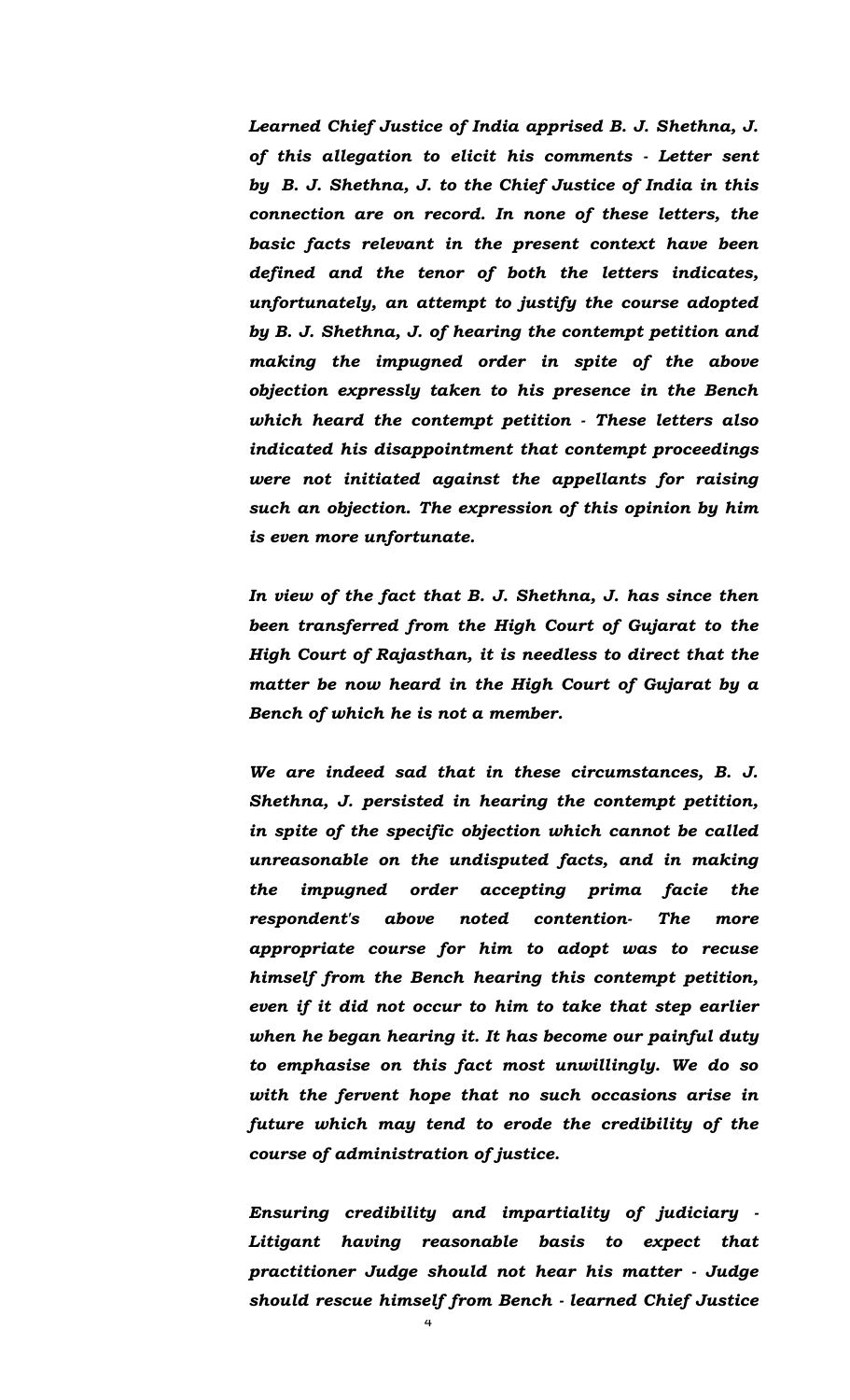## *of India apprised B. J. Shethna, J. of this allegation to elicit his comments..*

*A basic postulate of the rule of law is that 'justice should not only be done but it must also be seen to be done'. If there be a basis which cannot be treated as unreasonable for a litigant to expect that his matter should not be heard by a particular Judge and there is no compelling necessity, such as the absence of an alternative, it is appropriate that the learned Judge should rescue himself from the Bench hearing that matter. This step is required to be taken by the learned Judge not because he is likely to be influenced in any manner in doing justice in the cause, but because his hearing the matter is likely to give rise to a reasonable apprehension in the mind of the litigant that the mind of the learned Judge, may be subconsciously, has been influenced by some extraneous factor in making the decision, particularly if it to happens to be in favour of the opposite party. Credibility in the functioning of the justice delivery system and the reasonable perception of the affected parties are relevant considerations to ensure the continuance of public confidence in the credibility and impartiality of the judiciary. This is necessary not only for doing justice but also for ensuring that justice is seen to be done. (Para 9)*

9. Therefore in the interest of justice and in view of law laid down by Hon'ble Supreme Court and also to avoid embarrassing situation to both the parties it is just an necessary that my matters should not be heard by the opposite Judges.

#### 10. **Request :**

- **A)** It is therefore humbly prayed that appropriate direction be given to registry to not to place my any matter/case before the Hon'ble Bench of which Hon'ble Judges Shri. K. K. Tated, Shri. B. P. Colabwalla, Shri. N. J. Jamadar are members.
- **B)** Further direction be given to Hon'ble Judges Shri. K.K. Tated, B.P. Colabwalla and N.J. Jamadar to recuse themselves from my cases in view of law laid by Hon'ble Supreme Court in the case of **P.K.GHOSH VS. J.G. RAJPUT AIR 1996 SC 513**